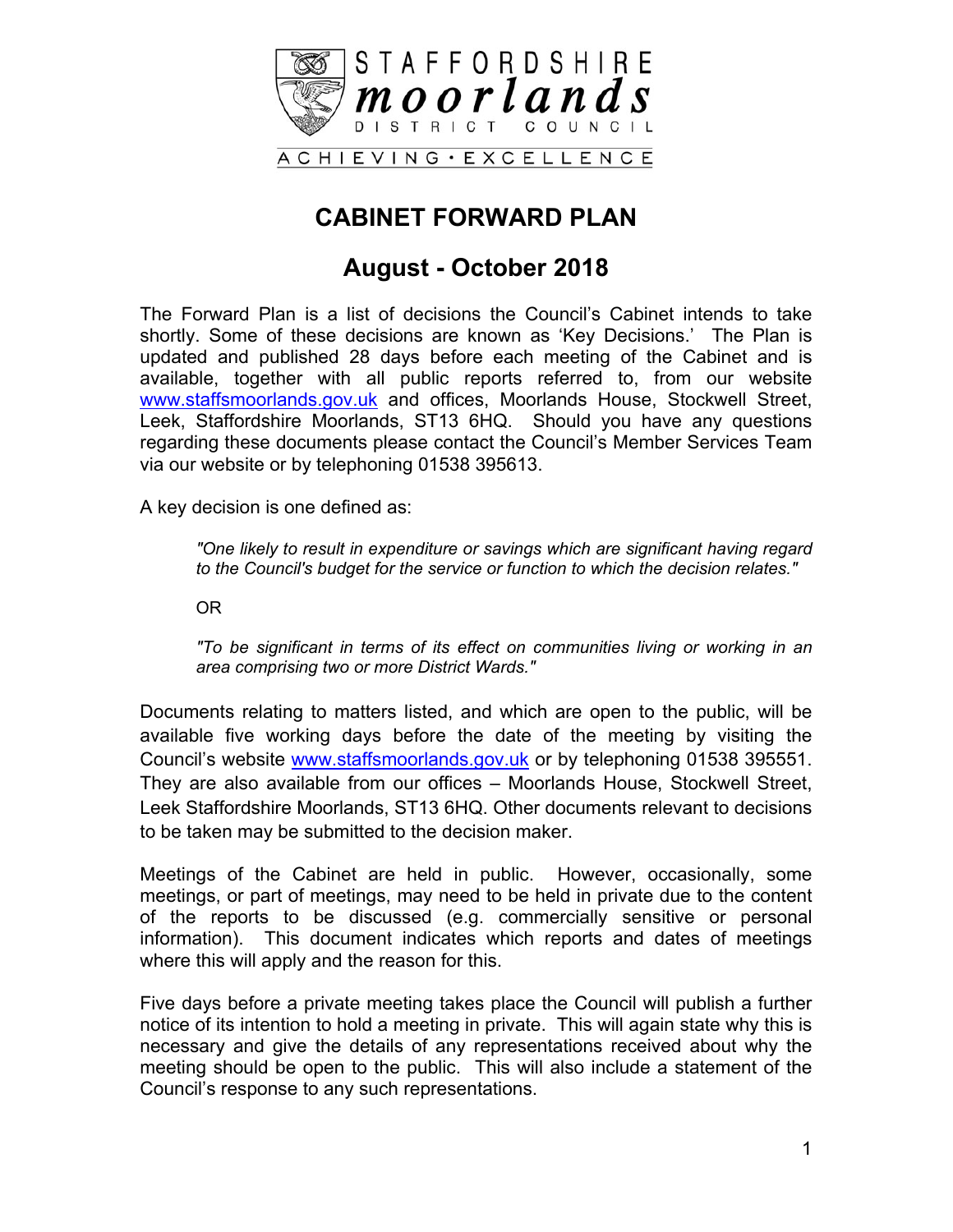# **I N D E X**

| <b>Matter to be decided</b>                                            | Date of decision<br>to be made | Page<br>No. |
|------------------------------------------------------------------------|--------------------------------|-------------|
| <b>ENVIRONMENT</b>                                                     |                                |             |
| <b>Environmental Enforcement Annual Update</b>                         | 9 October 2018                 | 3           |
| <b>LEADER</b>                                                          |                                |             |
| First Quarter Financial, Procurement and Performance Review<br>2018/19 | 19 June 2018                   | 4           |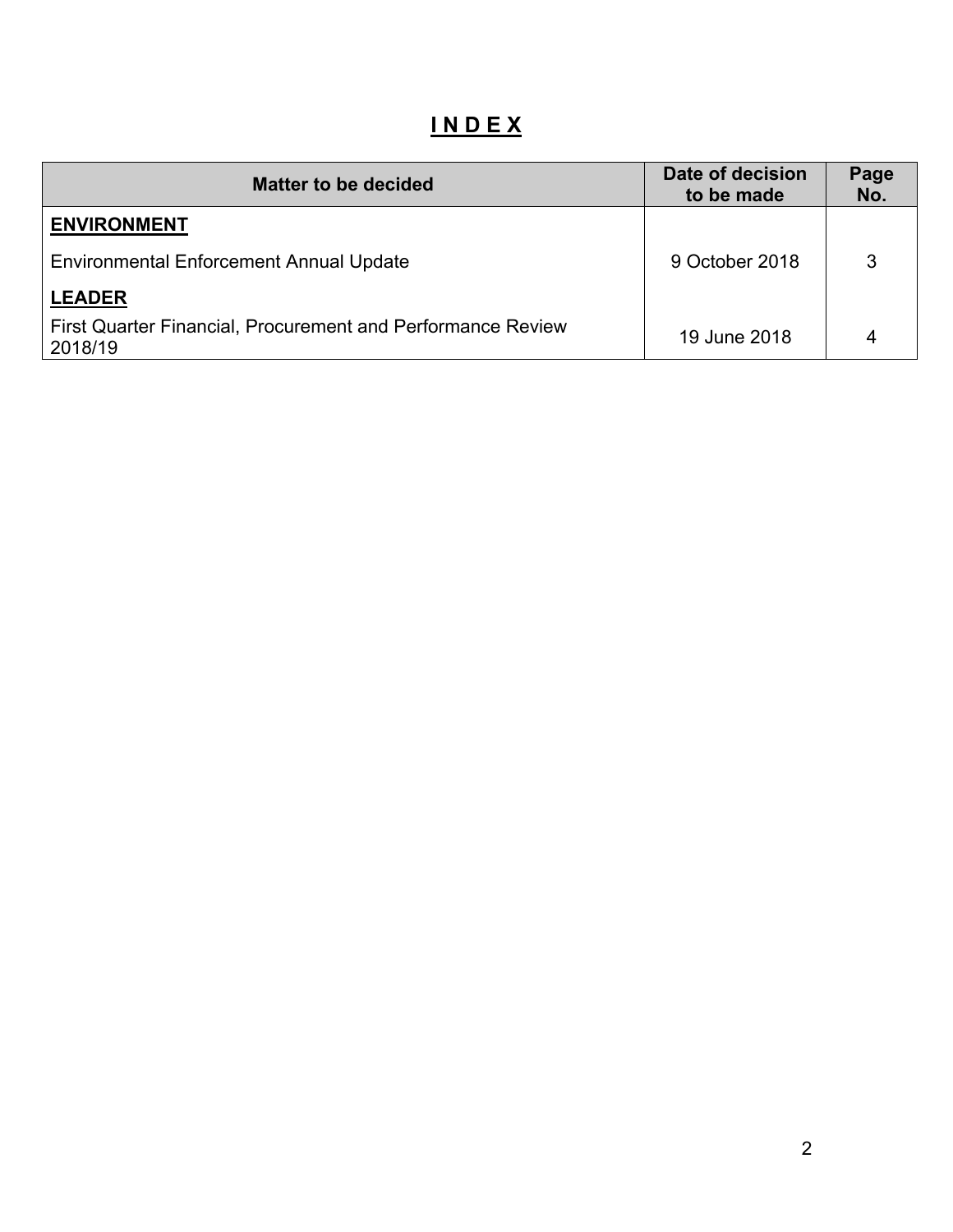### **Environment**

| <b>Matter for decision</b>                                        | <b>Environmental Enforcement Annual Update</b> |
|-------------------------------------------------------------------|------------------------------------------------|
| Key decision to be made on<br>behalf of the Council               | <b>No</b>                                      |
| <b>Decision maker</b>                                             | Cabinet                                        |
| <b>Expected date of decision</b>                                  | 9 October 2018                                 |
| <b>Relevant Portfolio Holder</b>                                  | <b>Cllr Forrester</b>                          |
| <b>Relevant Overview &amp; Scrutiny</b><br><b>Panel</b>           | <b>Service Delivery</b>                        |
| Documents submitted to the<br>decision taker for<br>consideration | Report of the Executive Director (People)      |
| <b>Public/Private report</b>                                      | Public                                         |